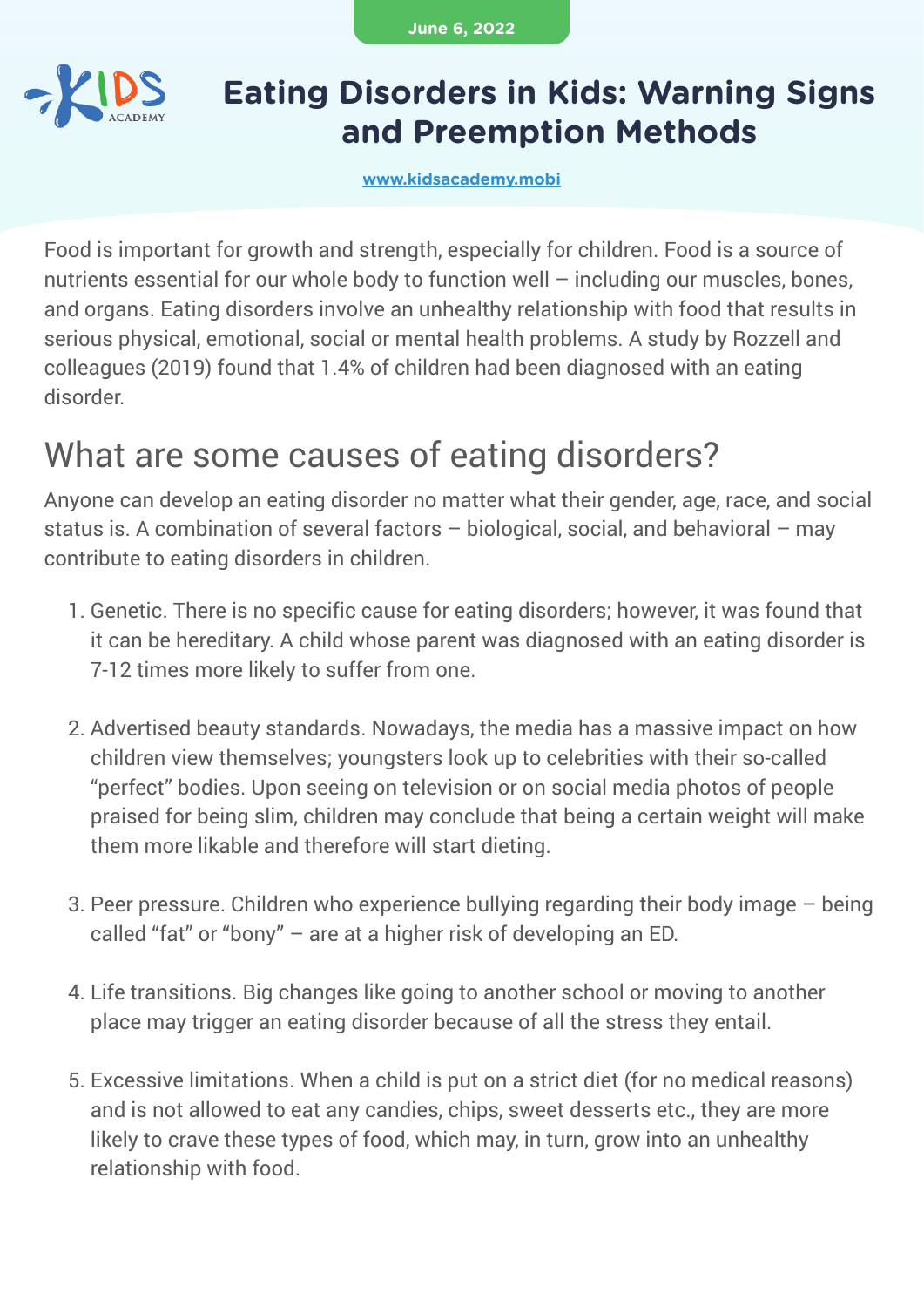

### What types of eating disorders are there and how to recognize them?

There are different types of eating disorders, but the most common are:

Anorexia Nervosa. It is distinguished by an obsessive will to lose weight. Kids with anorexia have an intense fear of gaining weight despite them having normal or even low body weight. This disorder causes children to develop unhealthy eating habits such as avoiding certain foods or restricting them because they believe that it will make them gain weight. They will think a lot about the calories in their food and drink. Children with anorexia nervosa exhibit the following symptoms:

- Eating too little •
- Constantly looking in the mirror; obsessing over their stomach, arms, legs, etc. (due to a distorted body image)
- Over-exercising •
- Using laxatives, diuretics etc. •
- Checking the calories of each product •
- Perfectionism •
- Rapid weight loss

A child with this disorder might not eat a normal amount of food but be highly active – running around, doing a lot of sports, etc. They may also try to avoid eating by all means coming up with excuses like "I am not hungry," "I already ate with my friends," or "I will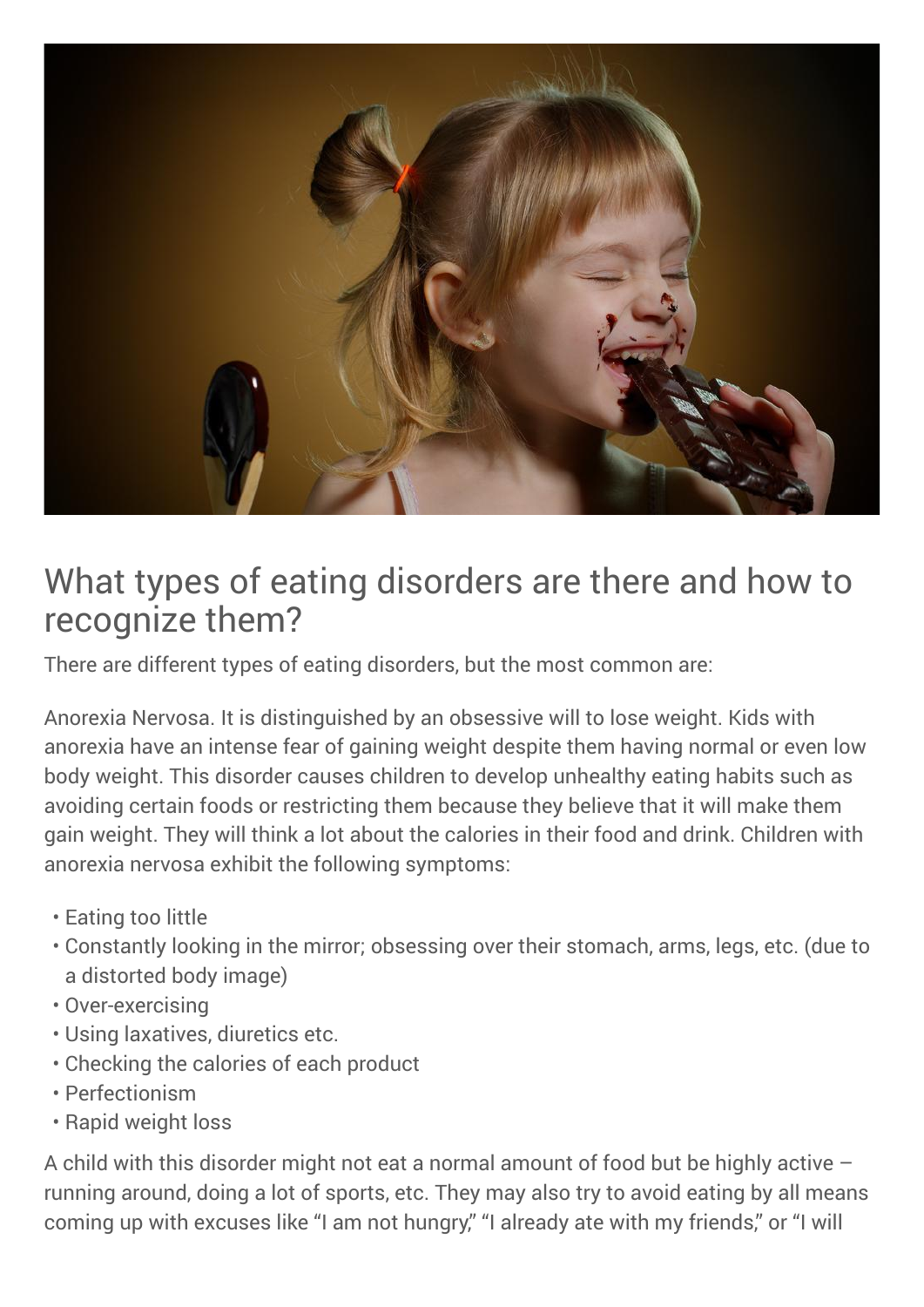just eat later." You would also hear your child constantly saying, "I am so fat," "I hate my legs, stomach, etc." even if being slim or have a normal weight.

Bulimia Nervosa. It is characterized by binge eating and then causing oneself to vomit or get rid of the consumed food in any other way. Children with bulimia may be of normal weight or overweight. You may notice their weight fluctuating. Kids with bulimia tend to show the following behavior:

- They will overeat and eat uncontrollably even after feeling full. •
- They will feel guilty after eating, even if it's been not a large amount of food. •
- They will overcompensate after eating by exercising a lot, purposely throwing up their food, using laxatives or diuretics, etc.
- They will a distorted view of their body, too. •
- They will constantly go to the restroom after eating •
- They might have scars on their hands (caused by purposely throwing up). •
- They might eat a lot but gain no or very little weight. •

Binge Eating Disorder. This is a type of disorder wherein a person eats large amounts of food feeling out of control. They usually eat alone because they do not want others to see them. Unlike bulimic kids, children with binge eating disorder do not exercise, throw up, or use any weight control drinks or pills. The signs of the binge eating disorder are the following:

- Eating enormous amounts of food even when not hungry •
- Hiding food/stacking food away for them to binge •
- Feeling absolutely guilty after binge eating episodes •
- Rapid weight gain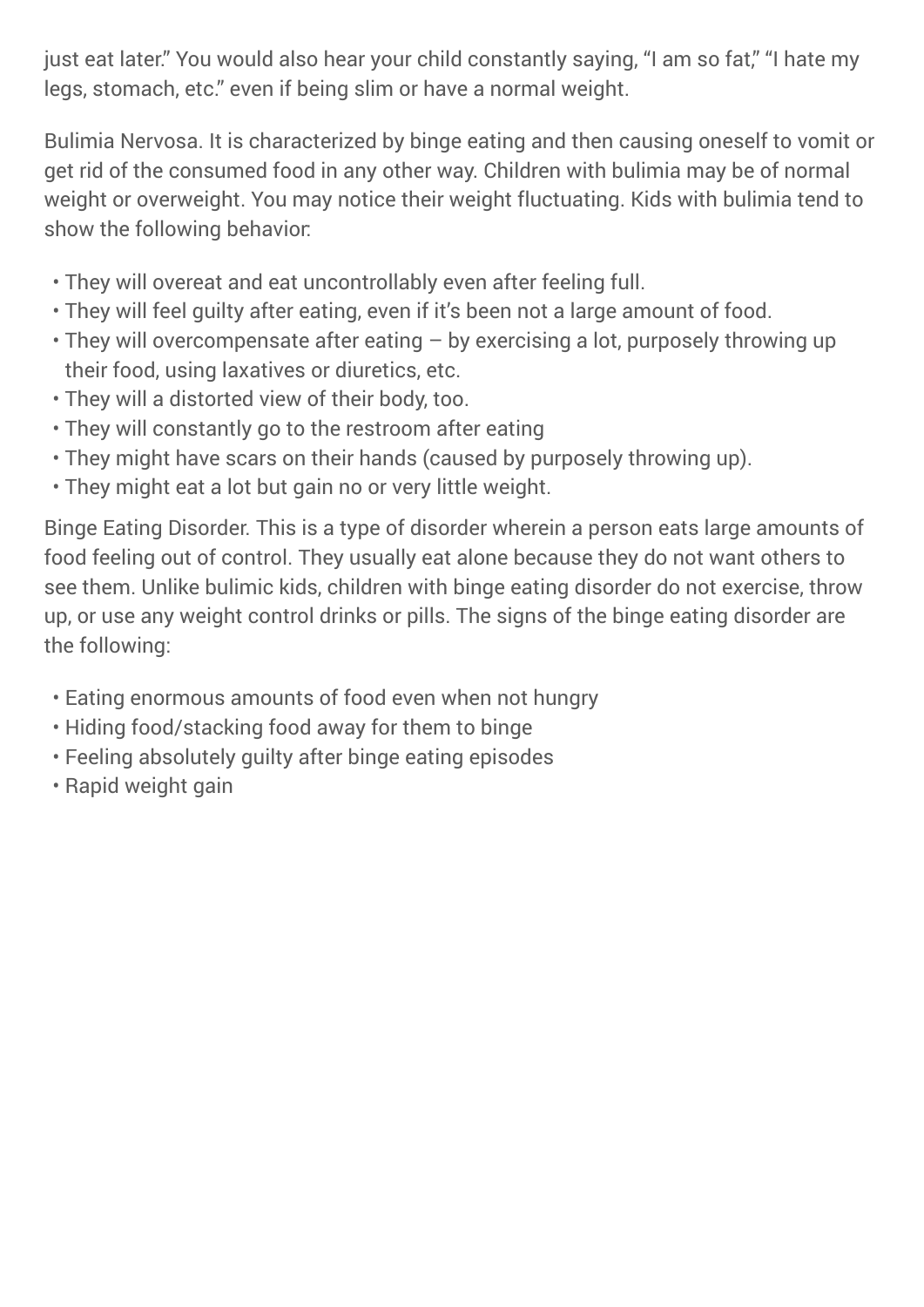

A child will eat a lot but will feel really guilty afterwards, they may say things like "I am so bad because I ate chocolates," or "I should not have eaten this food." They might get sulky or start crying alone in their room after a binge episode.

Avoidant/Restrictive Food Intake Disorder (ARFID). This is the most common type of ED in children. Kids with ARFID tend to avoid food because they do not like its texture, taste, smell, or color. Some might develop it after having a bad experience of eating a specific food – like vomiting, stomach pain, choking, etc. ARFID is characterized by:

- Avoiding specific types of food •
- Not being afraid of weight gain •
- Being underweight
- Being extremely picky with restaurants and fast-food chains •

A typical example or ARFID is when a child avoids eating a certain type of food – like jellies (because of texture), nuts (fear of choking), etc. Although a lot might say that avoiding a certain type of food is normal, ARFID may lead to a lack of nutrients if the child refuses to eat foods essential for their health. Their reason for avoiding specific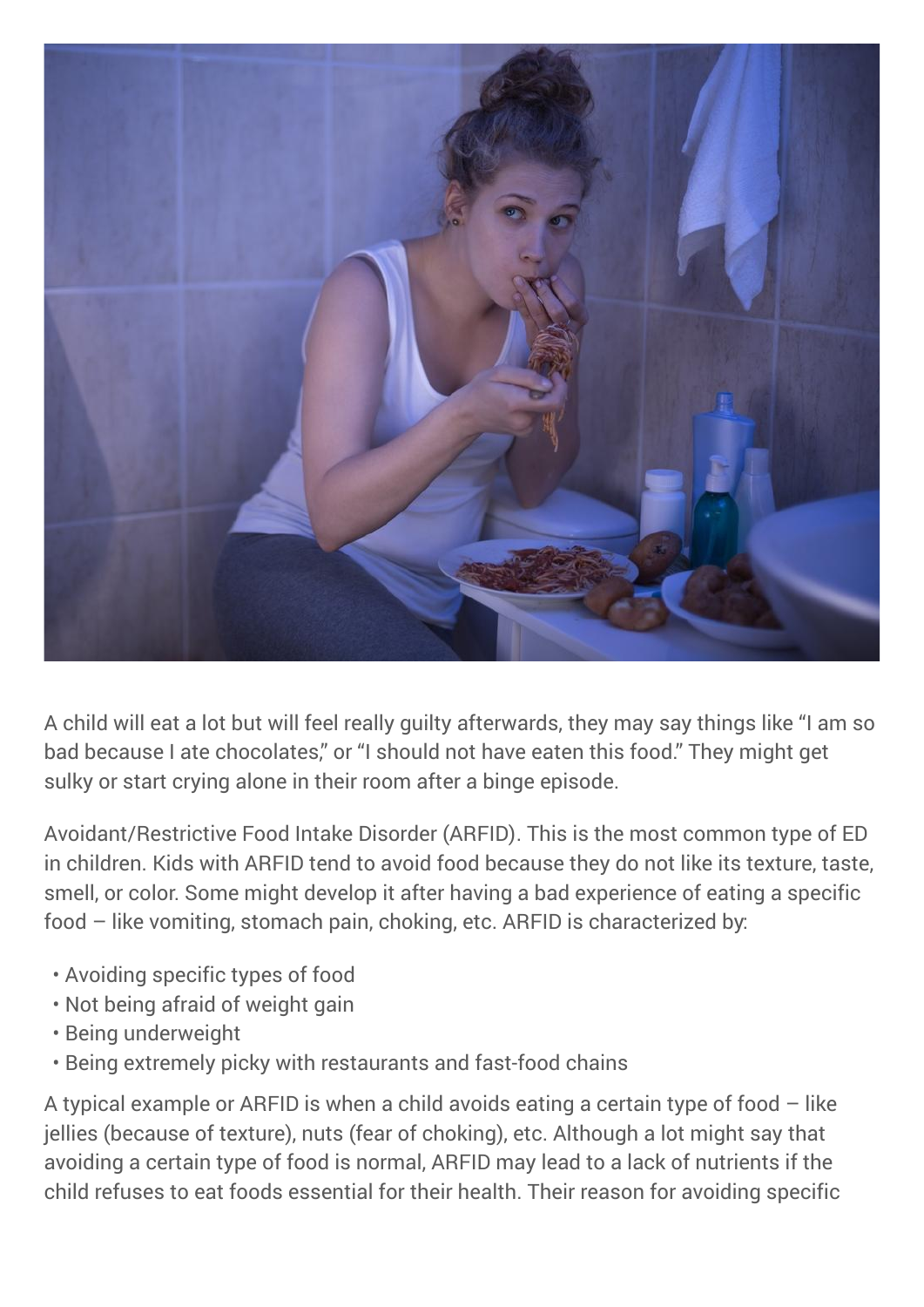food might be irrational or due to a traumatic experience from eating specific food or seeing someone vomiting or having stomach ache after they've eaten a specific food.

Eating disorders are not always visible, which means that your child may appear healthy when developing one. There are children that may go from one eating disorder to another – from binge eating to bulimia nervosa to anorexia nervosa, then after some time of selfimposed restrictions they might start having strong cravings and to go back to binge eating or bulimia nervosa.

Watch out for your child's mental and emotional well-being as this has a considerable influence on the development of eating disorders. Although different EDs have their own warning signs as mentioned above, it is best to be vigilant and pay attention to these signs common to different types of ED:

Physical signs\*:

- Changes in weight both gaining and losing it. •
- Feeling tired or lethargic easily •
- Getting dizzy most of the time •
- Cold sensitivity (in those who get underweight) •
- Changes in bowel movements\* •

\*However, make sure that your child does not have an existing medical problem that may be causing these.

#### Behavioral signs:

- Changes in eating pattern eating too much or too little, avoiding certain food or being too specific about what food they eat
- Being irritable or having trouble focusing
- Avoiding meals with other people •
- Exercising too much •
- Wearing baggy clothes •
- Constantly checking themselves in the mirror •
- Constantly weighing themselves •
- Hiding food away and eating it all at once
- Being overly preoccupied with how their body looks and how it's perceived by others •
- Obsessing with food watching too many mukbang [videos](https://www.kidsacademy.mobi/learning-videos/) (showing people who eat enormous amounts of food), cooking shows, etc.
- Obsessively checking the nutrition facts of the food before eating •
- Showing unusual eating habits eating too slowly or too fast, cutting food into tiny pieces, etc.
- Restricting certain groups of foods e.g., carbs, fats, meat, etc. •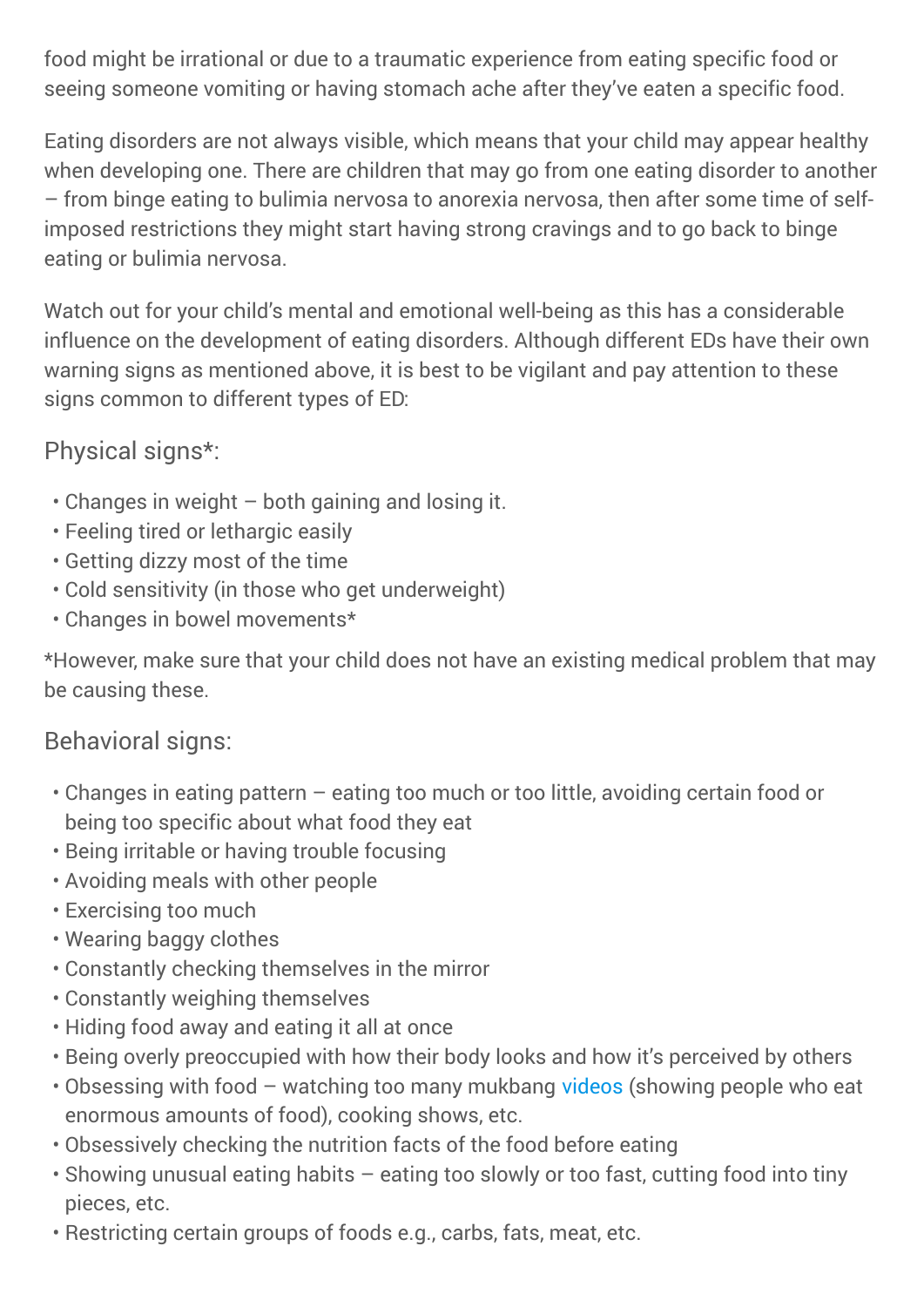Causing mental health concerns including depression and anxiety. Children with • mental health concerns are much more likely to have an eating disorder because they may try to control their stress through eating or avoid food.

Eating disorders are a critical concern since they may affect a child's health causing such as heart problems, low blood iron (anemia), stomach pain, bloating, hormonal changes, weak bones, and diabetes.

# How to help a child that's having an ED?

- 1. Talk to them. Some kids may become withdrawn and refuse to accept that they have a problem. It is best not to pressure them into talking but to make them feel understood. Stay calm when communicating with your child and do not present yourself as someone who knows everything. Avoid talking about appearance but rather discuss emotions and let them know that you are worried about them.
- Learn about different eating disorders. It's important because it'll help you better 2. understand what your child is going through and how to help them during mealtimes.
- Think of strategies. Mealtime strategies can be useful. For instance, if you suspect 3. your child has bulimia, it is best to eat together and try to have conversations with them after mealtime to distract them from purposely throwing up. Talking about how delicious the food is preferable to saying preachy things like "this is healthy" or "this is better than cakes." Try to have a positive conversation that does not go much about healthy food, weight, or appearance.
- 4. Be a role model. Eat healthy yourself and keep away from junk food. Avoid dieting at home because this will influence your child. Do not give comments about your own or anyone else's appearance. Avoid saying things like "I look so fat" or "This dress makes my arms look big."
- 5. Support your child. Do not talk about anything that may trigger them weight, calories, portion sizes, etc. Let them know that you love them and will always be there no matter what. Be honest about your feelings and accepting of theirs – to make them comfortable sharing if something bothering them.
- 6. Build their confidence. Praise them  $-$  not for their appearance, but for the things they do great. Some encouraging statements can be, "You are awesome being so kind!" or "Thank you for being a great listener."